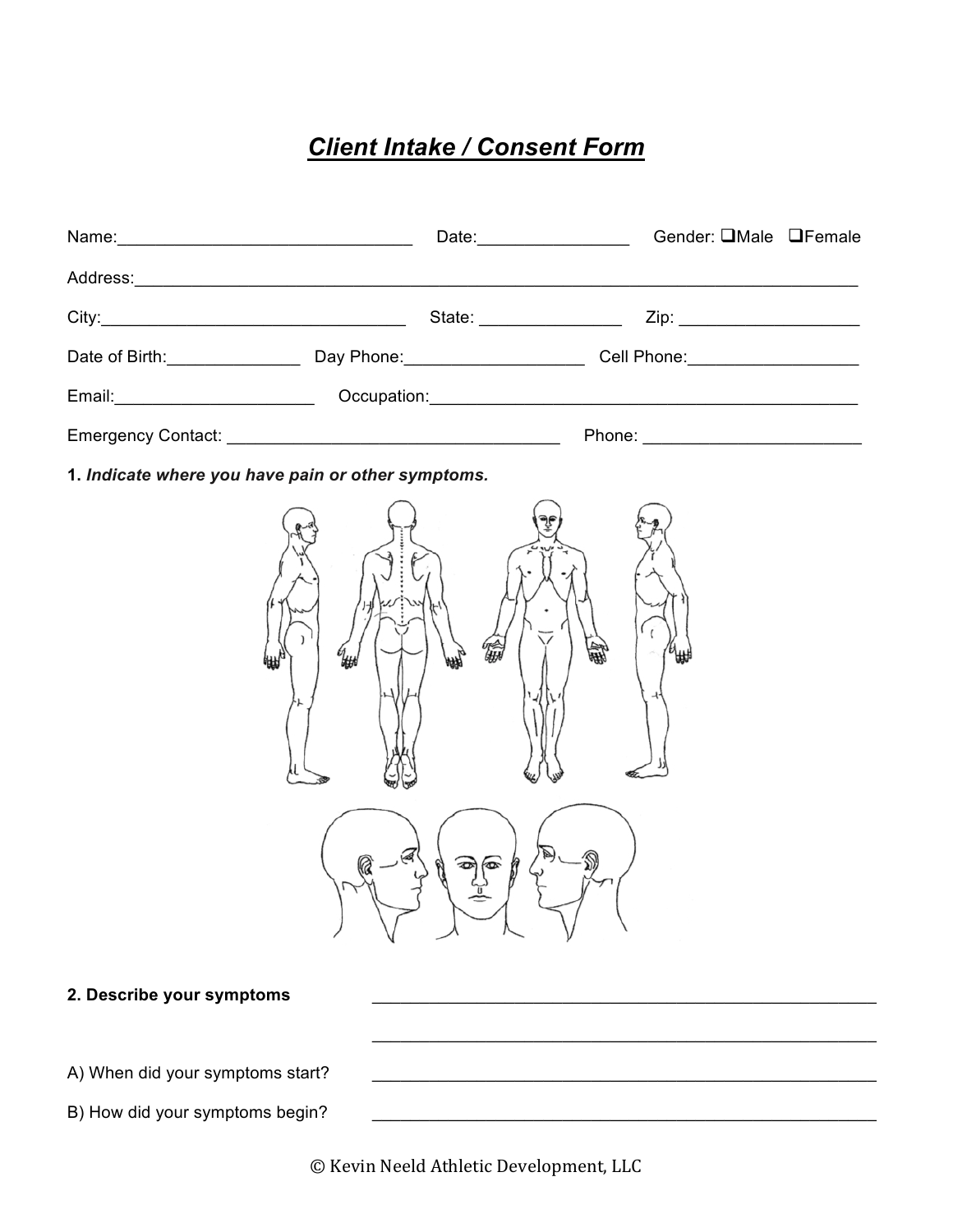|                                                                                                                                  |                                                                                             | 3. How often do you experience your symptoms? |                                       |                                          |              |                           |  |                 |                              |
|----------------------------------------------------------------------------------------------------------------------------------|---------------------------------------------------------------------------------------------|-----------------------------------------------|---------------------------------------|------------------------------------------|--------------|---------------------------|--|-----------------|------------------------------|
|                                                                                                                                  | $\Box$ Constantly (76-100% of the day)                                                      |                                               | $\Box$ Frequently (51-75% of the day) |                                          |              |                           |  |                 |                              |
|                                                                                                                                  | $\Box$ Occasionally (26-50% of the day)                                                     |                                               |                                       | $\Box$ Intermittently (0-25% of the day) |              |                           |  |                 |                              |
| 4. What describes the nature of your symptoms?                                                                                   |                                                                                             |                                               |                                       |                                          |              |                           |  |                 |                              |
| $\Box$ Sharp                                                                                                                     | Dull Ache                                                                                   | $\Box$ Numb                                   | $\Box$ Shooting                       |                                          |              | $\Box$ Burning            |  | $\Box$ Tingling |                              |
| 5. How are your symptoms changing?                                                                                               |                                                                                             |                                               |                                       |                                          |              |                           |  |                 |                              |
|                                                                                                                                  | $\Box$ Getting Better $\Box$ Not Changing                                                   |                                               |                                       |                                          |              | □ Getting Worse           |  |                 |                              |
| 6. During the past 4 weeks:                                                                                                      |                                                                                             |                                               |                                       |                                          |              |                           |  |                 |                              |
| A) Indicate the average intensity of your symptoms. 0 1 2 3 4 5 6 7 8                                                            |                                                                                             |                                               | <b>None</b>                           |                                          |              |                           |  |                 | <b>Unbearable</b><br>9<br>10 |
| B) How much has pain interfered with your normal work (including academics, athletics, housework, and<br>work outside the home)? |                                                                                             |                                               |                                       |                                          |              |                           |  |                 |                              |
|                                                                                                                                  | $\Box$ Not at all $\Box$ A little bit $\Box$ Moderately $\Box$ Quite a bit $\Box$ Extremely |                                               |                                       |                                          |              |                           |  |                 |                              |
| 7. Who have you seen for your symptoms?                                                                                          |                                                                                             |                                               |                                       |                                          |              |                           |  |                 |                              |
|                                                                                                                                  | $\Box$ No One $\Box$ Chiropractor $\Box$ Medical Doctor $\Box$ Physical Therapist           |                                               |                                       |                                          |              |                           |  | $\Box$ Other    |                              |
|                                                                                                                                  |                                                                                             |                                               |                                       |                                          |              |                           |  |                 |                              |
|                                                                                                                                  |                                                                                             |                                               |                                       |                                          |              |                           |  |                 |                              |
| C) What tests have you had for your symptoms and when were they performed?                                                       |                                                                                             |                                               |                                       |                                          |              |                           |  |                 |                              |
| $\Box$ X-Ray                                                                                                                     |                                                                                             | $\square$ MRI<br>Date: Date:                  |                                       |                                          |              |                           |  |                 |                              |
|                                                                                                                                  |                                                                                             |                                               |                                       |                                          |              |                           |  |                 |                              |
|                                                                                                                                  | O CT Scan Date: 1997                                                                        |                                               | Other Date: 1988                      |                                          |              |                           |  |                 |                              |
| 8. Have you had similar symptoms in the past?                                                                                    |                                                                                             |                                               | $\Box$ Yes                            |                                          | $\square$ No |                           |  |                 |                              |
| A) If you have received treatment in the past for the same or similar symptoms, who did you see?                                 |                                                                                             |                                               |                                       |                                          |              |                           |  |                 |                              |
| $\Box$ No One                                                                                                                    | $\Box$ Chiropractor                                                                         | $\Box$ Medical Doctor                         |                                       |                                          |              | $\Box$ Physical Therapist |  | $\Box$ Other    |                              |
| 9. Have you ever received advanced bodywork? (i.e. MFR, Rolfing, ART, FR, etc.)? UYes                                            |                                                                                             |                                               |                                       |                                          |              |                           |  |                 | $\square$ No                 |
|                                                                                                                                  |                                                                                             |                                               |                                       |                                          |              |                           |  |                 |                              |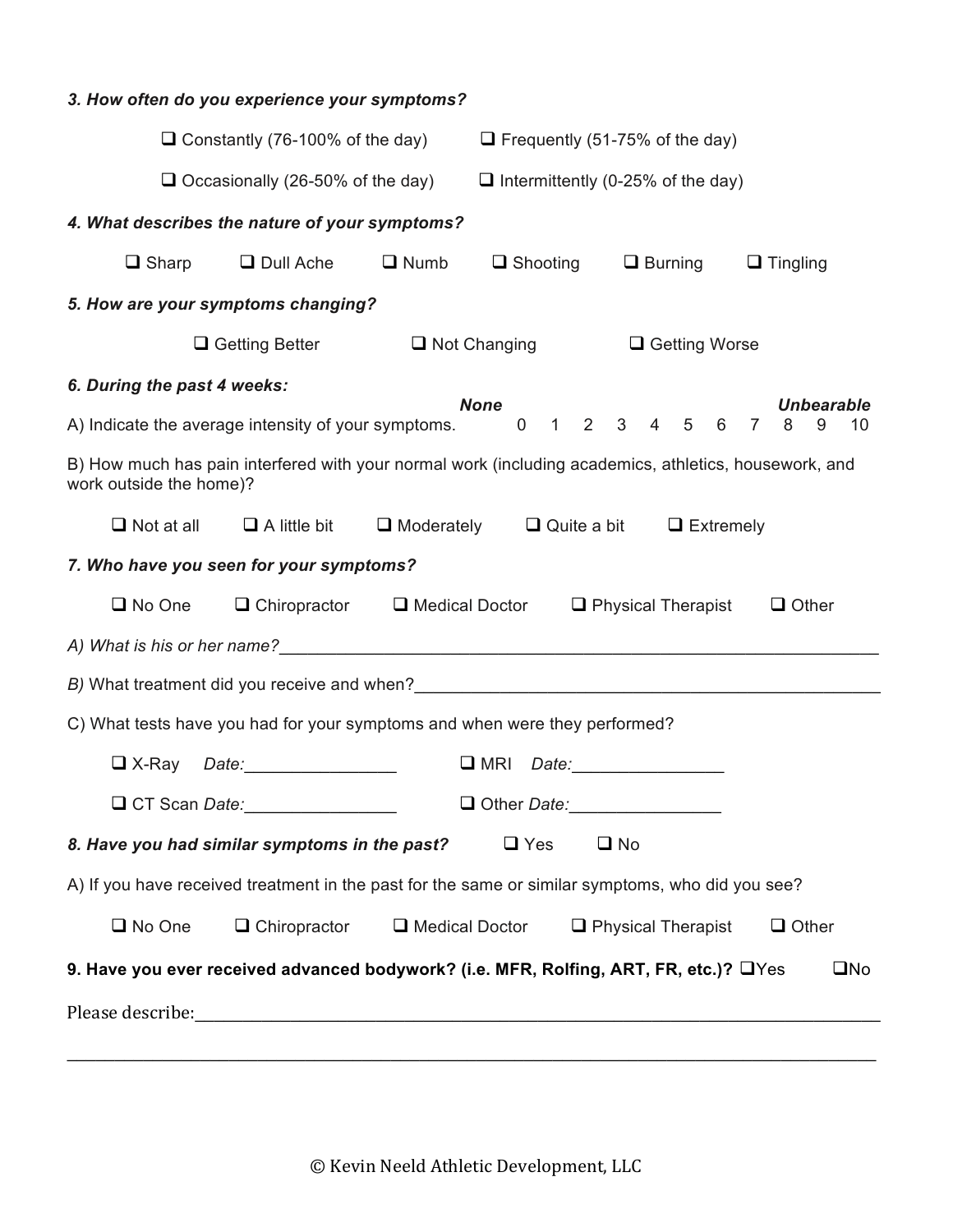**10. List all prescription and over-the-counter medications, and nutritional/herbal supplements you are taking:**

 $\mathcal{L}_\mathcal{L} = \{ \mathcal{L}_\mathcal{L} = \{ \mathcal{L}_\mathcal{L} = \{ \mathcal{L}_\mathcal{L} = \{ \mathcal{L}_\mathcal{L} = \{ \mathcal{L}_\mathcal{L} = \{ \mathcal{L}_\mathcal{L} = \{ \mathcal{L}_\mathcal{L} = \{ \mathcal{L}_\mathcal{L} = \{ \mathcal{L}_\mathcal{L} = \{ \mathcal{L}_\mathcal{L} = \{ \mathcal{L}_\mathcal{L} = \{ \mathcal{L}_\mathcal{L} = \{ \mathcal{L}_\mathcal{L} = \{ \mathcal{L}_\mathcal{$ 

 $\mathcal{L}_\mathcal{L} = \{ \mathcal{L}_\mathcal{L} = \{ \mathcal{L}_\mathcal{L} = \{ \mathcal{L}_\mathcal{L} = \{ \mathcal{L}_\mathcal{L} = \{ \mathcal{L}_\mathcal{L} = \{ \mathcal{L}_\mathcal{L} = \{ \mathcal{L}_\mathcal{L} = \{ \mathcal{L}_\mathcal{L} = \{ \mathcal{L}_\mathcal{L} = \{ \mathcal{L}_\mathcal{L} = \{ \mathcal{L}_\mathcal{L} = \{ \mathcal{L}_\mathcal{L} = \{ \mathcal{L}_\mathcal{L} = \{ \mathcal{L}_\mathcal{$ 

 $\mathcal{L}_\mathcal{L} = \{ \mathcal{L}_\mathcal{L} = \{ \mathcal{L}_\mathcal{L} = \{ \mathcal{L}_\mathcal{L} = \{ \mathcal{L}_\mathcal{L} = \{ \mathcal{L}_\mathcal{L} = \{ \mathcal{L}_\mathcal{L} = \{ \mathcal{L}_\mathcal{L} = \{ \mathcal{L}_\mathcal{L} = \{ \mathcal{L}_\mathcal{L} = \{ \mathcal{L}_\mathcal{L} = \{ \mathcal{L}_\mathcal{L} = \{ \mathcal{L}_\mathcal{L} = \{ \mathcal{L}_\mathcal{L} = \{ \mathcal{L}_\mathcal{$ 

 $\mathcal{L}_\mathcal{L} = \{ \mathcal{L}_\mathcal{L} = \{ \mathcal{L}_\mathcal{L} = \{ \mathcal{L}_\mathcal{L} = \{ \mathcal{L}_\mathcal{L} = \{ \mathcal{L}_\mathcal{L} = \{ \mathcal{L}_\mathcal{L} = \{ \mathcal{L}_\mathcal{L} = \{ \mathcal{L}_\mathcal{L} = \{ \mathcal{L}_\mathcal{L} = \{ \mathcal{L}_\mathcal{L} = \{ \mathcal{L}_\mathcal{L} = \{ \mathcal{L}_\mathcal{L} = \{ \mathcal{L}_\mathcal{L} = \{ \mathcal{L}_\mathcal{$ 

 $\mathcal{L}_\mathcal{L} = \{ \mathcal{L}_\mathcal{L} = \{ \mathcal{L}_\mathcal{L} = \{ \mathcal{L}_\mathcal{L} = \{ \mathcal{L}_\mathcal{L} = \{ \mathcal{L}_\mathcal{L} = \{ \mathcal{L}_\mathcal{L} = \{ \mathcal{L}_\mathcal{L} = \{ \mathcal{L}_\mathcal{L} = \{ \mathcal{L}_\mathcal{L} = \{ \mathcal{L}_\mathcal{L} = \{ \mathcal{L}_\mathcal{L} = \{ \mathcal{L}_\mathcal{L} = \{ \mathcal{L}_\mathcal{L} = \{ \mathcal{L}_\mathcal{$ 

 $\mathcal{L}_\mathcal{L} = \{ \mathcal{L}_\mathcal{L} = \{ \mathcal{L}_\mathcal{L} = \{ \mathcal{L}_\mathcal{L} = \{ \mathcal{L}_\mathcal{L} = \{ \mathcal{L}_\mathcal{L} = \{ \mathcal{L}_\mathcal{L} = \{ \mathcal{L}_\mathcal{L} = \{ \mathcal{L}_\mathcal{L} = \{ \mathcal{L}_\mathcal{L} = \{ \mathcal{L}_\mathcal{L} = \{ \mathcal{L}_\mathcal{L} = \{ \mathcal{L}_\mathcal{L} = \{ \mathcal{L}_\mathcal{L} = \{ \mathcal{L}_\mathcal{$ 

## **11. List all the surgical procedures you have had and times you have been hospitalized:**

| <b>Circulatory System</b><br>0<br><b>Heart Condition</b><br>Phlebitis / Varicose Veins<br>❏<br>$\Box$<br>High / Low Blood Pressure<br>Swollen Ankles / Feet<br>❏<br>❏<br>Headaches<br>$\Box$             | <b>Skin (Integumentary System)</b><br>Allergies<br>⊔ ⊢<br>Rashes<br>$\Box$<br>$\Box$ Athlete's Foot<br>$\Box$ Lice / Scabies<br>$\Box$                                                                                                     |
|----------------------------------------------------------------------------------------------------------------------------------------------------------------------------------------------------------|--------------------------------------------------------------------------------------------------------------------------------------------------------------------------------------------------------------------------------------------|
| <b>Nervous System</b><br>Numbness / Tingling - Location<br>$\Box$<br>Sciatica<br>$\Box$<br><b>Pinched Nerve</b><br>$\Box$<br>❏<br>Migraines                                                              | <b>Digestive System</b><br><b>Current Constipation / Diarrhea</b><br>$\Box$<br>$\Box$ Gas / Bloating<br>Irritable Bowel Syndrome (IBS)<br>$\Box$<br><b>Ulcers</b><br>$\Box$<br>$\Box$                                                      |
| $\Box$<br><b>Musculoskeletal System</b><br>Tendinosis / Tendonitis / Bursitis<br>$\Box$<br>$\Box$<br>Arthritis (Osteo or Rheumatoid)<br>Sprains / Strains<br>$\Box$<br>Low Back / Hip/Leg Pain<br>$\Box$ | <b>Respiratory System</b><br>$\Box$ Asthma / Breathing Difficulty<br>$\Box$ Emphysema<br>$\Box$ Allergies<br>$\Box$ Sinus Problems                                                                                                         |
| Neck / Shoulder / Arm Pain<br>$\Box$<br>Spasms / Cramps<br>❏<br>$\Box$<br>TMJ / Jaw Pain<br>$\Box$<br>Osteoporosis<br>Scoliosis<br>$\Box$<br>$\Box$                                                      | Other<br>$\Box$<br><b>Diabetes</b><br>$\Box$ Chronic Fatigue Syndrome<br><b>Sleep Disorders</b><br>$\Box$<br>Anxiety / Stress Syndrome<br><b>Current Inflammation / Swelling</b><br>$\Box$<br><b>Current Infection</b><br>$\Box$<br>$\Box$ |
| Parent's Signature                                                                                                                                                                                       | (If under 18 years of age) (If under 18 years of age)                                                                                                                                                                                      |

© Kevin Neeld Athletic Development, LLC